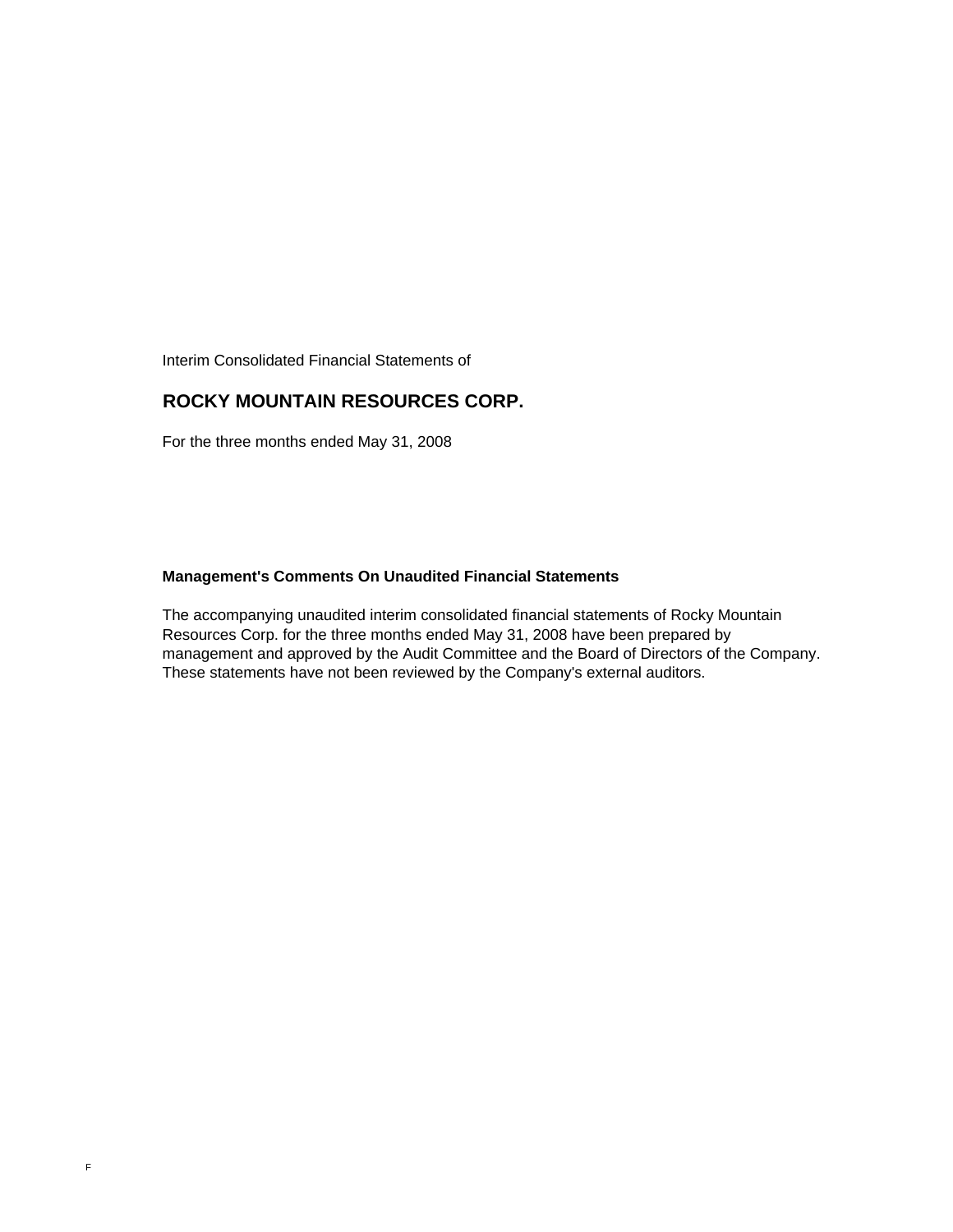# Rocky Mountain Resources Corp.

Consolidated Balance Sheets *(Unaudited - Prepared by Management)*

|                                          | May 31<br>2008  | February 28<br>2008 |
|------------------------------------------|-----------------|---------------------|
| <b>ASSETS</b>                            |                 |                     |
| Current assets:                          |                 |                     |
| Cash                                     | \$<br>1,870,913 | 2,215,100           |
| Amounts receivable                       | 14,018          | 30,826              |
| Prepaid expenses                         | 11,472          | 5,020               |
|                                          | 1,896,403       | 2,250,946           |
| Equipment (Note 3)                       | 13,508          | 5,495               |
| <b>Reclamation bond</b>                  | 11,622          | 11,521              |
| Mineral properties (Note 4)              | 482,641         | 437,570             |
|                                          | \$<br>2,404,174 | 2,705,532           |
| LIABILITIES AND SHAREHOLDERS' EQUITY     |                 |                     |
| <b>Current liabilities</b>               |                 |                     |
| Accounts payable and accrued liabilities | \$<br>223,070   | 65,584              |
| Shareholders' equity:                    |                 |                     |
| Share capital (Note 5)                   | 4,224,531       | 4,224,531           |
| Contributed surplus                      | 349,504         | 320,504             |
| Deficit                                  | (2, 392, 931)   | (1,905,087)         |
|                                          | 2,181,104       | 2,639,948           |
|                                          | \$<br>2,404,174 | 2,705,532           |

See accompanying notes to consolidated financial statements.

Approved on behalf of the Board:

**Signed: "Brian J. McAlister"** Director

Signed: "Brian E. Bayley" **Director**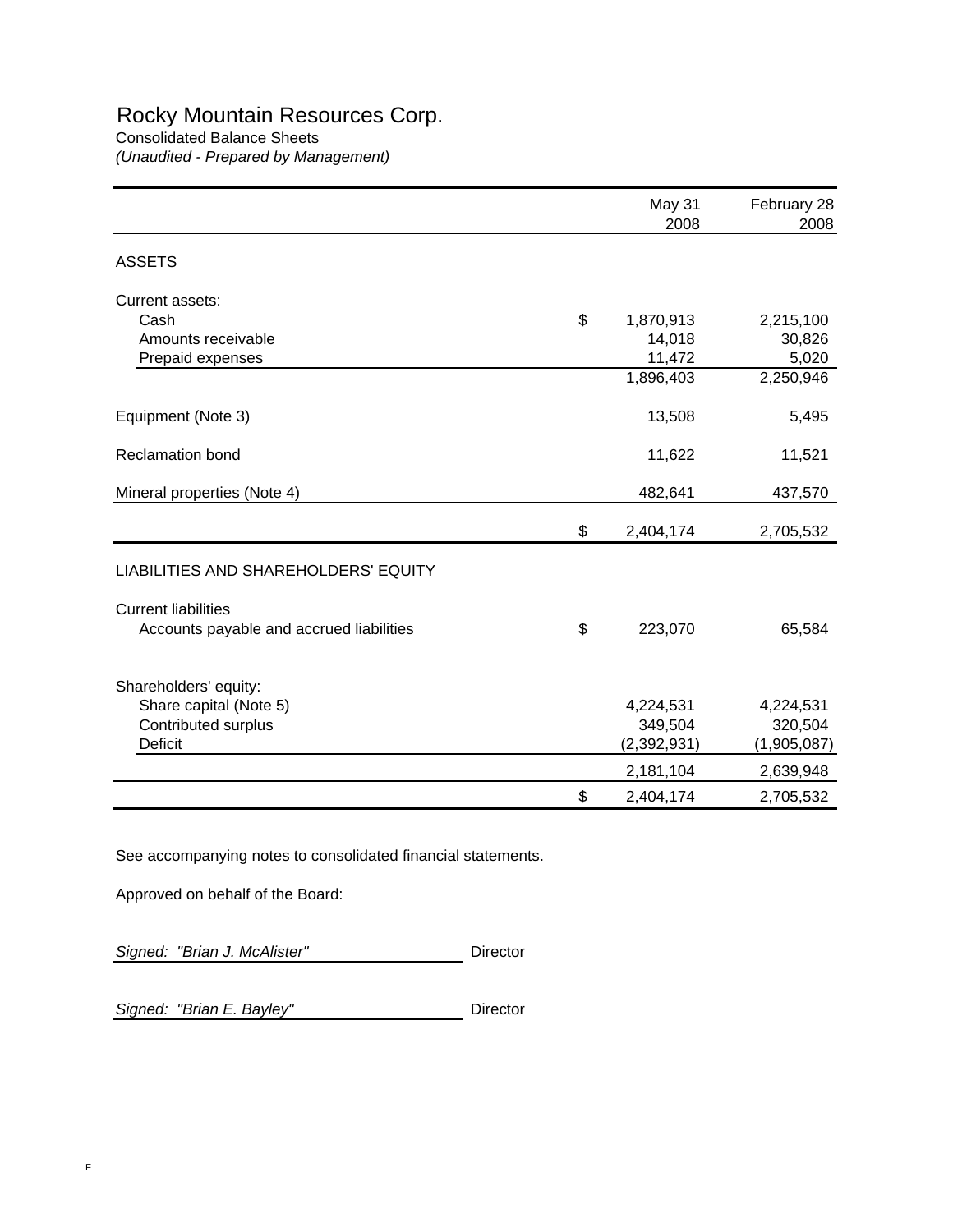## Rocky Mountain Resources Corp.

Consolidated Statements of Operations and Deficit

*(Unaudited - Prepared by Management)*

|                                                | Three months ended<br>May 31 |            |            |
|------------------------------------------------|------------------------------|------------|------------|
|                                                |                              | 2008       | 2007       |
| Mineral property expenditures                  | \$                           | 238,034    | 123,490    |
| Expenses:                                      |                              |            |            |
| Audit and legal                                |                              | 32,871     | 14,624     |
| Consulting                                     |                              | 2,614      |            |
| Depreciation                                   |                              | 1,001      | 353        |
| Insurance                                      |                              | 1,927      |            |
| Transfer agent, listing and filing fees        |                              | 11,527     | 2,385      |
| Office and sundry                              |                              | 9,427      | 1,350      |
| Office facilities and administrative services  |                              | 13,055     | 7,813      |
| Salaries and benefits                          |                              | 144,113    | 12,305     |
| Shareholder information                        |                              | 2,032      |            |
| Stock-based compensation                       |                              | 29,000     |            |
| <b>Travel</b>                                  |                              | 26,294     | 57         |
|                                                |                              | 273,861    | 38,887     |
| Other (income) expenses:                       |                              |            |            |
| Interest income                                |                              | (12, 791)  | (10, 461)  |
| Foreign exchange gain                          |                              | (12, 437)  | (2,403)    |
| Property review costs                          |                              | 1,177      | 24,044     |
|                                                |                              | (24, 051)  | 11,180     |
|                                                |                              |            |            |
| Net loss and comprehensive loss for the period |                              | 487,844    | 173,557    |
| Deficit, beginning of period                   |                              | 1,905,087  | 475,023    |
| Deficit, end of period                         | \$                           | 2,392,931  | 648,580    |
|                                                |                              |            |            |
| Basic and diluted loss per share               | \$                           | 0.03       | 0.01       |
|                                                |                              |            |            |
| Weighted average number of                     |                              |            |            |
| common shares outstanding                      |                              | 14,549,950 | 11,729,000 |

See accompanying notes to consolidated financial statements.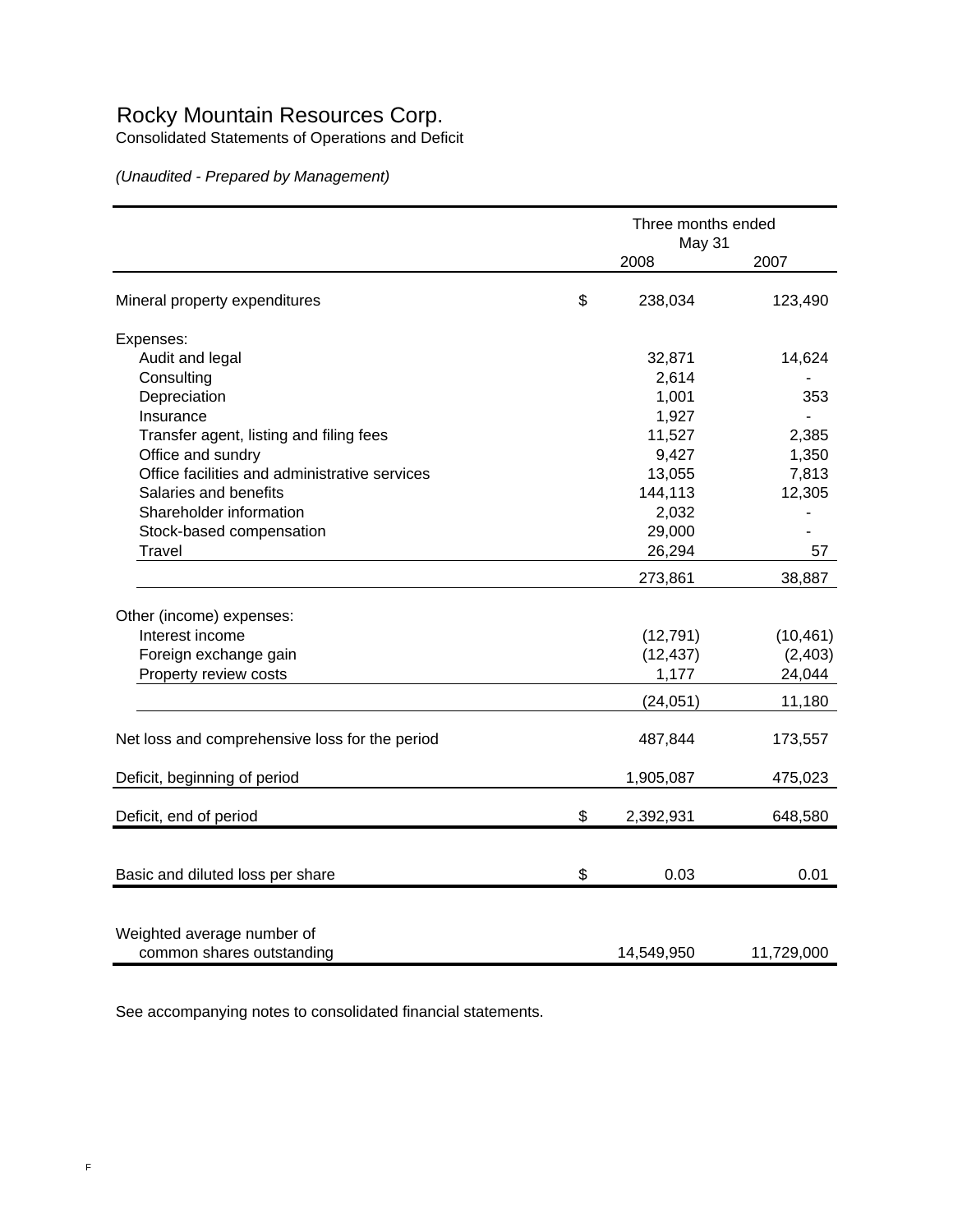### Rocky Mountain Resources Corp.

Consolidated Statements of Cash Flows

*(Unaudited - Prepared by Management)*

|                                                                                                                                     |    | Three months ended            |                                   |
|-------------------------------------------------------------------------------------------------------------------------------------|----|-------------------------------|-----------------------------------|
|                                                                                                                                     |    | May 31<br>2008                | 2007                              |
| Cash provided by (used for):                                                                                                        |    |                               |                                   |
| Operating activities:<br>Loss for the period<br>Items not involving cash:                                                           | \$ | (487, 844)                    | (173, 557)                        |
| Depreciation<br>Stock-based compensation                                                                                            |    | 1,001<br>29,000               | 353                               |
| Changes in non-cash working capital balances:<br>Amounts receivable<br>Prepaid expenses<br>Accounts payable and accrued liabilities |    | 16,808<br>(6, 452)<br>157,486 | (9,314)<br>6,482<br>413           |
|                                                                                                                                     |    | (290,001)                     | (175, 623)                        |
| Investing activities:<br><b>Reclamation bonds</b><br>Purchase of equipment<br>Mineral property expenditures                         |    | (101)<br>(9,014)<br>(45,071)  | (12, 519)<br>(4,094)<br>(93, 963) |
|                                                                                                                                     |    | (54, 186)                     | (110, 576)                        |
| Financing activities:<br>Deferred financing costs                                                                                   |    |                               | (25,000)                          |
| Decrease in cash                                                                                                                    |    | (344, 187)                    | (311, 199)                        |
| Cash, beginning of period                                                                                                           |    | 2,215,100                     | 1,245,296                         |
| Cash, end of period                                                                                                                 | \$ | 1,870,913                     | 934,097                           |
| Supplementary cash flow information:<br>Cash amount of payments received (made):<br>Interest received                               | \$ | 12,791                        | 10,461                            |

See accompanying notes to consolidated financial statements.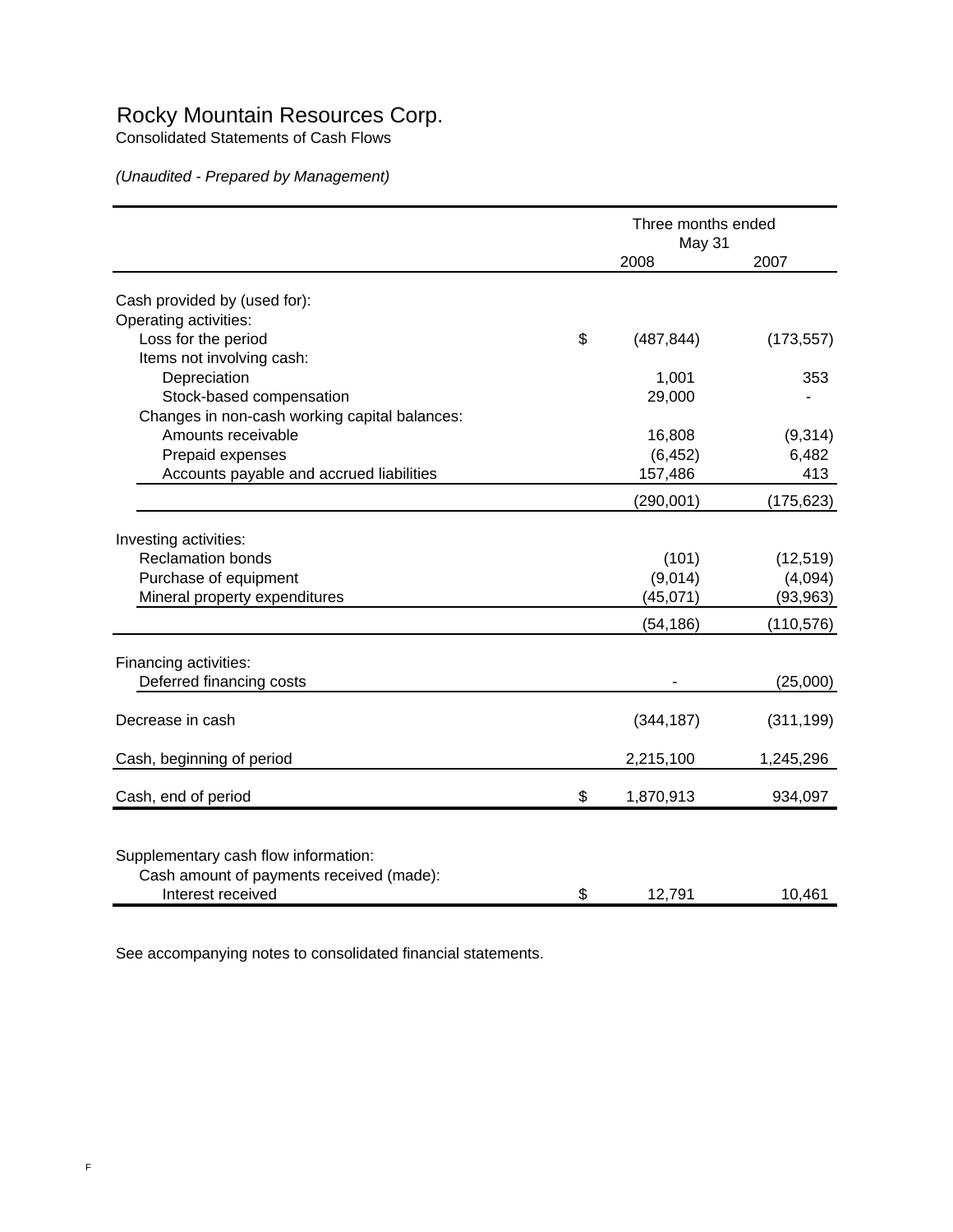1. Basis of presentation:

l

These unaudited interim consolidated financial statements have been prepared in accordance with Canadian generally accepted accounting principles for interim financial statements. Accordingly, they do not include all of the information and footnotes required by generally accepted accounting principles for annual financial statements. In the opinion of management, all adjustments (consisting of normal and recurring accruals) considered necessary for fair presentation have been included. Operating results for the three month period ended May 31, 2008 are not necessarily indicative of the results that may be expected for the year ended February 28, 2009.

The interim financial statements have been prepared by management in accordance with the accounting policies described in the Company's annual financial statements for the year ended February 29, 2008. For further information, refer to the Company's consolidated financial statements and footnotes thereto for the year ended February 28, 2008.At May 31, 2008, the Company had working capital of \$1,673,333, had not yet achieved profitable operations and expects to incur further losses in the development of its business. The ability of the Company to continue as a going concern is dependent upon the existence of economically recoverable reserves, the ability of the Company to arrange appropriate financing to complete the development of its property interests, and upon future profitable production.

2. Accounting policy change:

#### Financial Instruments

Effective March 1, 2008, the Company implemented the new CICA accounting sections: 3862 (Financial Instruments – Disclosure), 3863 (Financial Instruments – Presentation), which replaced section 3861 Financial Instruments – Disclosures and Presentation. These new standards revise and enhance the disclosure requirements, and carry forward, substantially unchanged, the presentation requirements. Sections 3862 and 3863 emphasize the significance of financial instruments for the entity's financial position and performance, the nature and extent of the risks arising from financial instruments and how these risks are managed. These new standards are applicable to interim and annual periods relating to fiscal years beginning on or after October 1, 2007. These new Sections relate to disclosure and presentation only and will not have an impact on the Company's financial results.

#### Capital Disclosures

Effective March 1, 2008, the Company implemented the new CICA accounting section 1535 (Capital Disclosures). Section 1535 specifies the disclosure of (i) an entity's objectives, policies, and processes for managing capital; (ii) quantitative data about what the entity regards as capital; (iii) whether the entity has complied with any capital requirements; and (iv) if it has not complied, the consequences of such non-compliance. This new Section relates to disclosure and will not have an impact on the Company's financial results.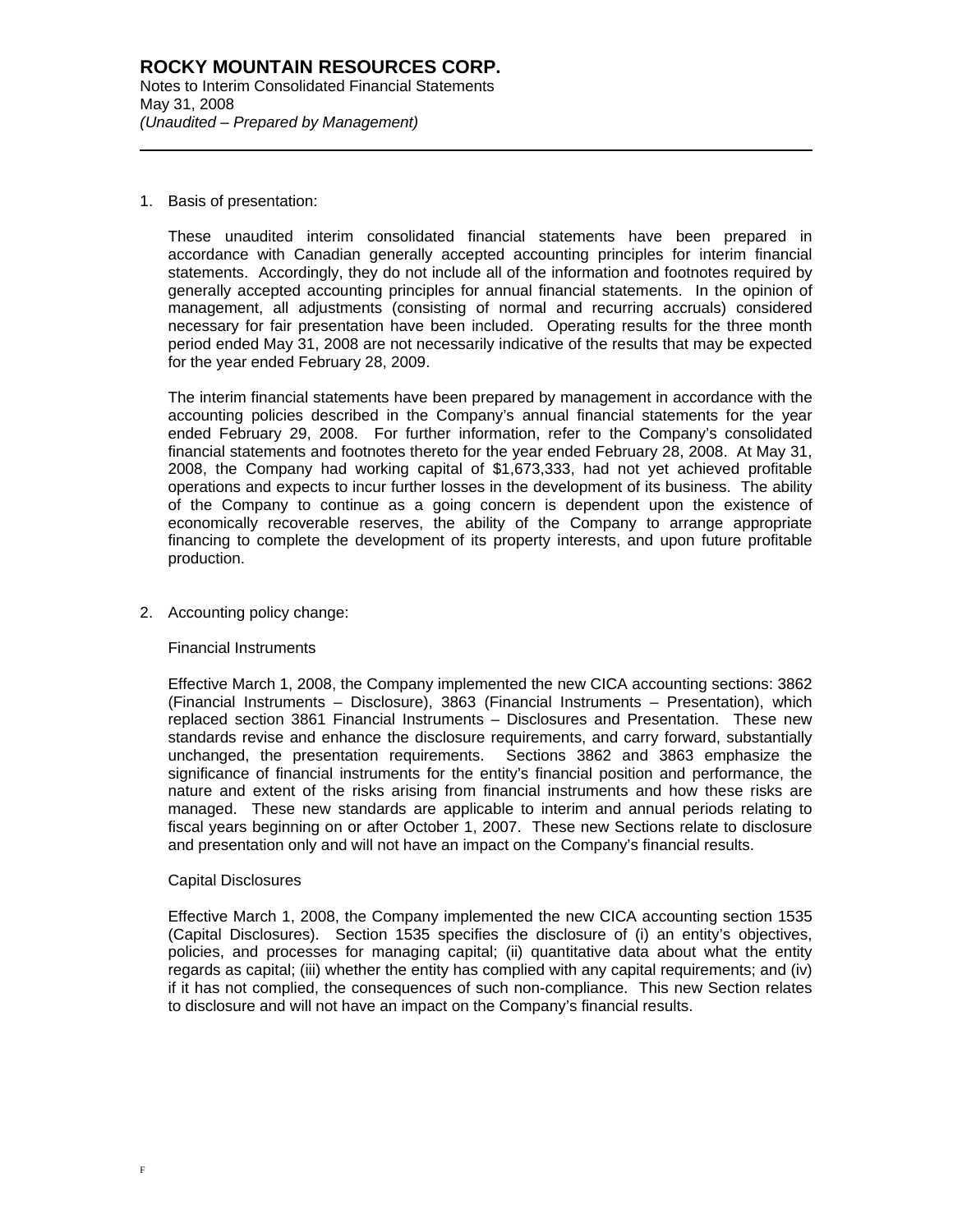#### Assessing Going Concern

l

The Accounting Standards Board ("AcSB") amended CICA Handbook Section 1400, to include requirements for management to assess and disclose an entity's ability to continue as a going concern. This section applies to interim and annual financial statements relating to fiscal years beginning on or after January 1, 2008.

#### Future pronouncements

#### International Financial Reporting Standards ("IFRS")

In January 2006 the AcSB announced that accounting standards in Canada are to converge with IFRS. The AcSB has indicated that Canadian entities will need to begin reporting under IFRS by the first quarter of 2011 with appropriate comparative data from the prior year. Under IFRS, the primary audience is capital markets and as a result, there is significantly more disclosure required, specifically for quarterly reporting. Further, while IFRS uses a conceptual framework similar to Canadian GAAP, there are significant differences in accounting policy which must be addressed. While the Company has begun assessing the adoption of IFRS for 2011, the financial reporting impact of the transition to IFRS cannot be reasonably estimated at this time.

#### 3. Equipment:

|                  | February 29,<br>2008 | Additions | May 31,<br>2008 |
|------------------|----------------------|-----------|-----------------|
| Field equipment  |                      |           |                 |
| Cost             | \$3,700              |           | \$3,700         |
| Depreciation     | (1,039)              | (162)     | (1,201)         |
| Office equipment |                      |           |                 |
| Cost             | 4,094                | 9.014     | 13,108          |
| Depreciation     | (1,260)              | (839)     | (2,099)         |
| Total            | \$5,495              | \$8,013   | \$13,508        |

#### 4. Mineral properties:

(a) The summary of mineral property acquisition costs is as follows:

|                          | February 29, |           | May 31,   |
|--------------------------|--------------|-----------|-----------|
|                          | 2008         | Additions | 2008      |
| Gibellini, Nevada, USA   | \$369,347    | \$40,001  | \$409,348 |
| Goodsprings, Nevada, USA | \$38,130     | \$5,070   | \$43,200  |
| Other Regional           | \$30,093     | -         | \$30,093  |
| Total                    | \$437,570    | \$45,071  | \$482,641 |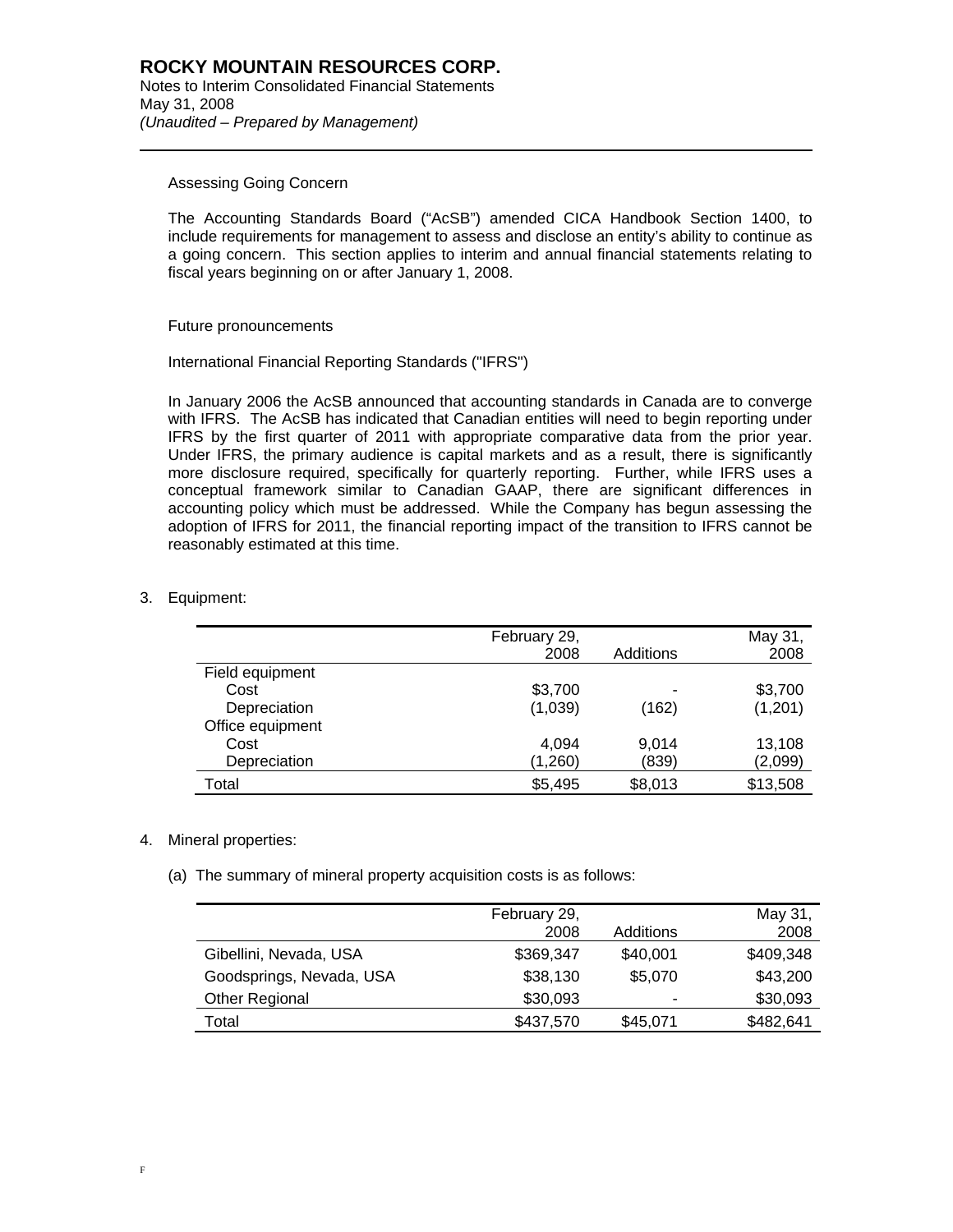l

(b) The details of exploration expenditures incurred and expensed on the Company's mineral properties during the three month periods ended May 31, 2008 and 2007 are as follows:

|         |             | Other    |           |
|---------|-------------|----------|-----------|
|         | Goodsprings | Regional | Total     |
| \$      | Ж           | Ж.       | S         |
|         |             |          |           |
| 505     | 6,403       |          | 6,908     |
| 94,182  |             |          | 94,182    |
| 15,976  | 6,828       | 14,458   | 37,262    |
| 6,650   | 3,221       |          | 9,871     |
| 4,370   | 388         | 1,178    | 5,936     |
| 5,070   |             | 5,070    | 10,140    |
| 34,204  |             |          | 34,204    |
| 152     | 1,371       | 6,038    | 7,561     |
| 1,176   |             |          | 1,176     |
| 3,029   |             |          | 3,029     |
| 13,692  |             |          | 13,692    |
| 6,844   | 1,877       | 5,352    | 14,073    |
| 185,850 | 20,088      | 32,096   | 238,034   |
|         |             |          |           |
| 724,421 | 58,766      | 8,864    | 792,051   |
|         |             |          |           |
| 910,271 | 78,854      | 40,960   | 1,030,085 |
|         | Gibellini   |          |           |

|                                      |           | Lake    |         |
|--------------------------------------|-----------|---------|---------|
|                                      | Gibellini | Owen    | Total   |
|                                      | \$        | \$      | \$      |
| Exploration expenditures:            |           |         |         |
| Assays and analysis                  | 822       | 154     | 976     |
| Drilling                             | 13,870    |         | 13,870  |
| Engineering and consulting           | 74,286    | 5,233   | 79,519  |
| Environmental consulting             | 660       | 1,458   | 2,118   |
| Field office and supplies            | 7,846     | 172     | 8,018   |
| Labour                               |           | 227     | 227     |
| Legal                                | 2,134     |         | 2,134   |
| Property maintenance and taxes       | 513       | 1,681   | 2,194   |
| Reproduction and drafting            | 467       | 234     | 701     |
| Travel and accommodation             | 8,471     | 5,262   | 13,733  |
|                                      | 109,069   | 14,421  | 123,490 |
| Cumulative exploration expenditures, |           |         |         |
| February 28, 2007                    | 231,098   | 129,914 | 361,012 |
| Cumulative exploration expenditures  |           |         |         |
| May 31, 2007                         | 340,167   | 144,335 | 484,502 |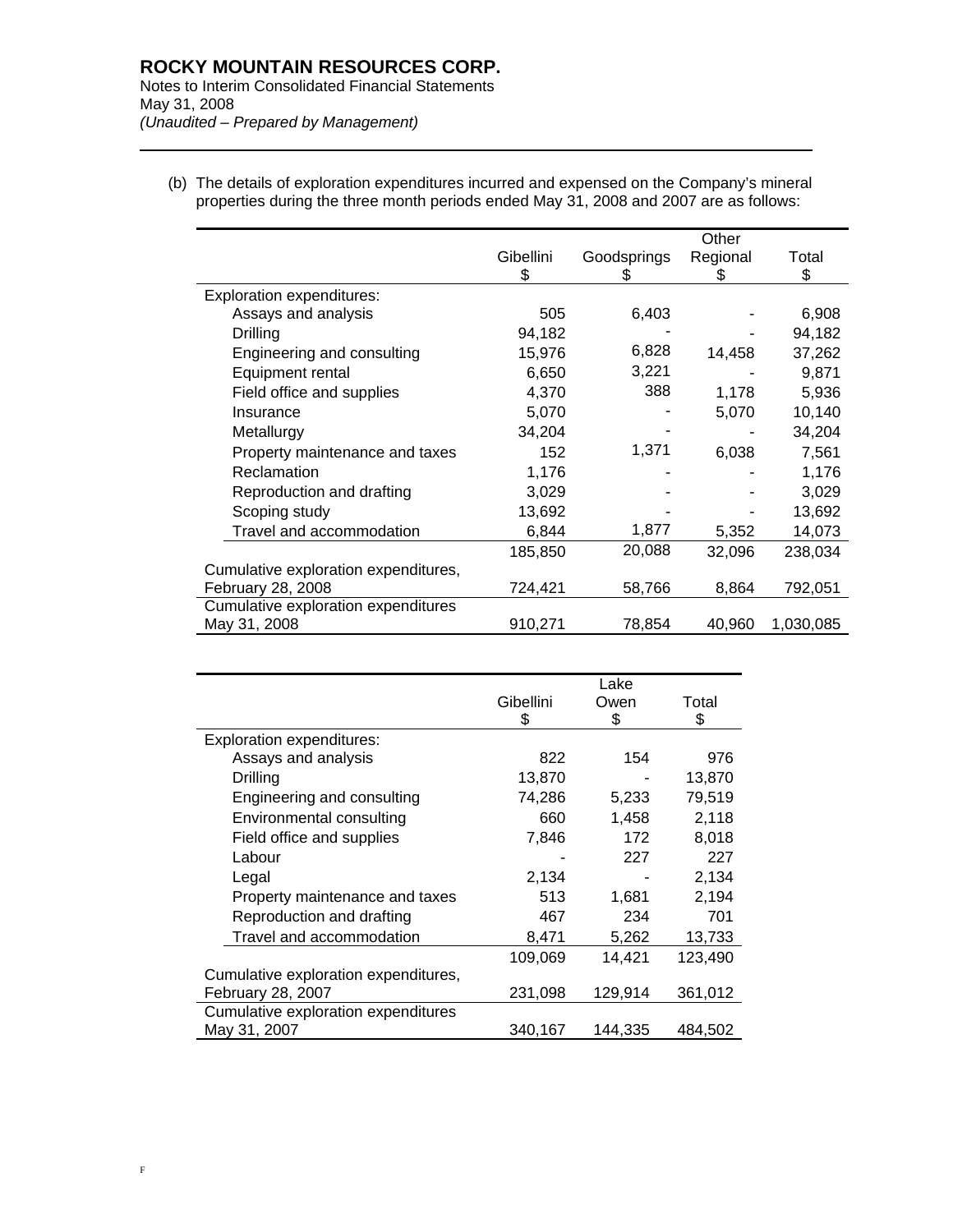5. Share capital:

l

(a) Authorized:

Unlimited number of common shares without par value.

(b) Issued:

|                                             | Number of<br>Shares | Stated Amount |
|---------------------------------------------|---------------------|---------------|
| Balance, February 28, 2008 and May 31, 2008 | 14,549,950          | \$4,224,531   |

Of the issued and outstanding common shares, 3,975,000 shares are held in escrow pursuant to the requirements of the TSX Venture Exchange ("Exchange"), to be released in accordance with Exchange policies.

(c) Share purchase options:

The continuity of share purchase options is as follows:

| <b>Expiry Date</b>              | Exercise<br>price | Balance,<br>February 29,<br>2008 | Granted                  | Exercised                | Balance,<br>May 31,<br>2008 |
|---------------------------------|-------------------|----------------------------------|--------------------------|--------------------------|-----------------------------|
| February 12, 2013               | \$1.30            | 690,000                          | $\overline{\phantom{0}}$ | ۰                        | 690,000                     |
| Stock options exercisable       |                   |                                  |                          |                          | 300,000                     |
| Weighted average exercise price |                   | \$1.30                           | -                        | $\overline{\phantom{0}}$ | \$1.30                      |

On February 12, 2008, the Company granted 690,000 options exercisable on or before February 12, 2013 at a price of \$1.30 per share. Of these options, 650,000 are subject to vesting provisions (40% immediately and as to 20% on each of the next three anniversaries from the date of grant). The Company recorded a stock-based The Company recorded a stock-based compensation expense of \$29,000 during the current period.

(d) Agents warrants:

Warrants outstanding at May 31, 2008 are as follows:

|                                    | Exercise | Balance,<br>February 29, |         |           | Balance,<br>May 31, |
|------------------------------------|----------|--------------------------|---------|-----------|---------------------|
| Expiry Date                        | price    | 2008                     | Granted | Exercised | 2008                |
| September 18, 2008                 | \$1.00   | 154,050                  | -       |           | 154,050             |
| Weighted average<br>exercise price |          | \$1.00                   | -       | -         | \$1.00              |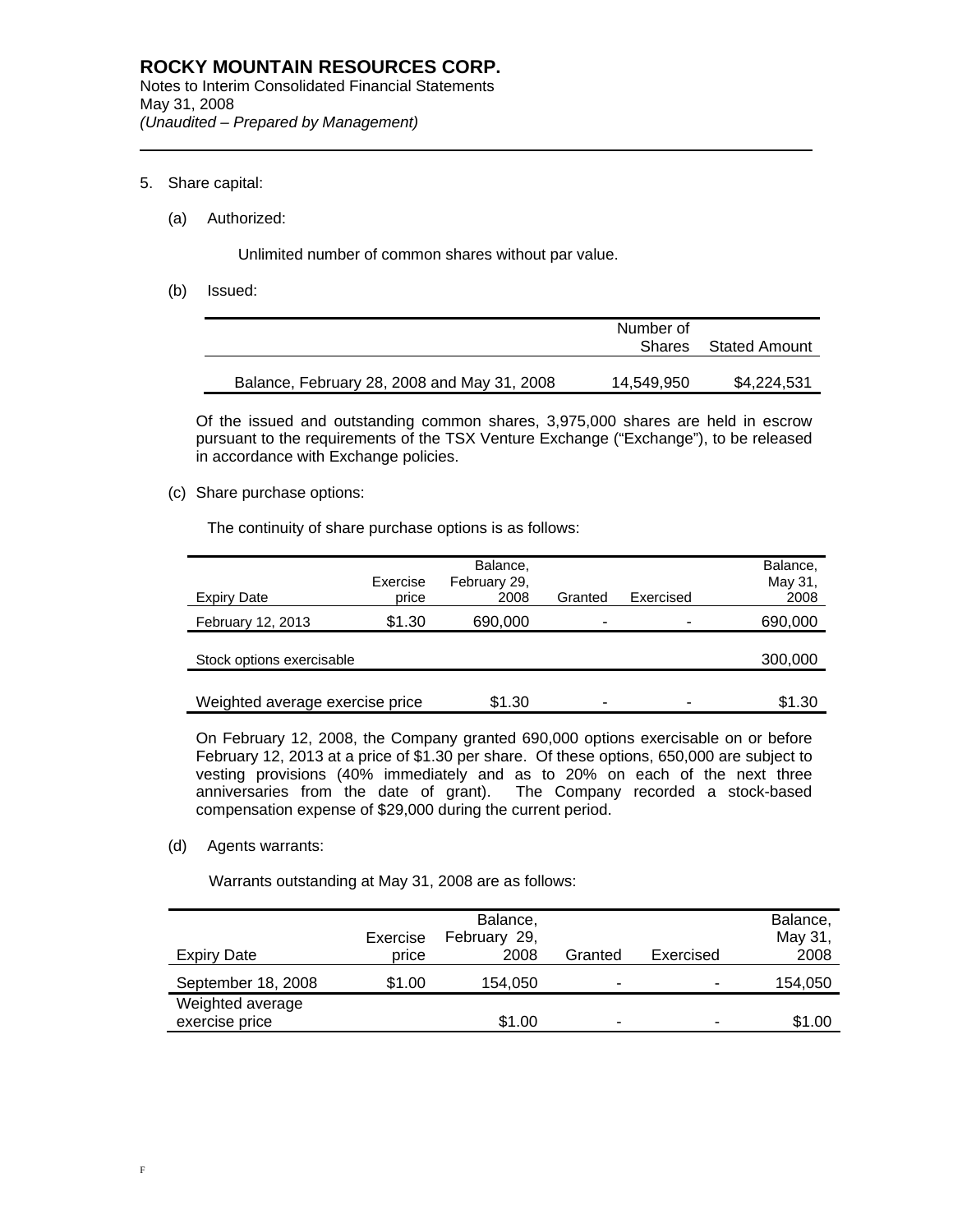#### (e) Contributed surplus:

l

The continuity of contributed surplus is as follows:

|                               | Number of |          |           | Amounts  |           |
|-------------------------------|-----------|----------|-----------|----------|-----------|
|                               | Options   | Warrants | Options   | Warrants | Total     |
| February 28, and May 31, 2008 | 690.000   | 154.050  | \$296,696 | \$52,808 | \$349,504 |

#### 6. Related party transactions:

Related party transactions not otherwise disclosed on these financial statements consist of:

- (a) Office facilities and administrative services for \$12,000 to a company with a director and two officers in common;
- (b) Rent for \$400 to a director of the Company.
- (c) Accounts payable to a company with a director and two officers in common of \$4,547.

The above transactions were in the normal course of business and were measured at the exchange amount which is the amount agreed to by the related parties.

7. Segment disclosures:

The Company considers itself to operate in a single segment, being mineral exploration and development. Geographic information is as follows:

|                      | Canada    | <b>United States</b> | Total     |
|----------------------|-----------|----------------------|-----------|
| May 31, 2008:        |           |                      |           |
| Loss from operations | \$63,812  | 424.032              | 487.844   |
| Identifiable assets  | 1,874,827 | 529.347              | 2,404,174 |
| May 31, 2007:        |           |                      |           |
| Loss from operations | \$15,559  | 157,998              | 173,557   |
| Identifiable assets  | 884,775   | 500,430              | 1,385,205 |
|                      |           |                      |           |

#### 8. Management of financial risk:

The Company's financial instruments are exposed to certain financial risks, including currency risk, credit risk, liquidity risk, interest risk and price risk.

#### (a) Currency risk

 The Company is exposed to the financial risk related to the fluctuation of foreign exchange rates. The Company operates in Canada and United States. A significant change in the currency exchange rates between the Canadian dollar relative to the U.S. dollar could have an effect on the Company's results of operations, financial position or cash flows. The